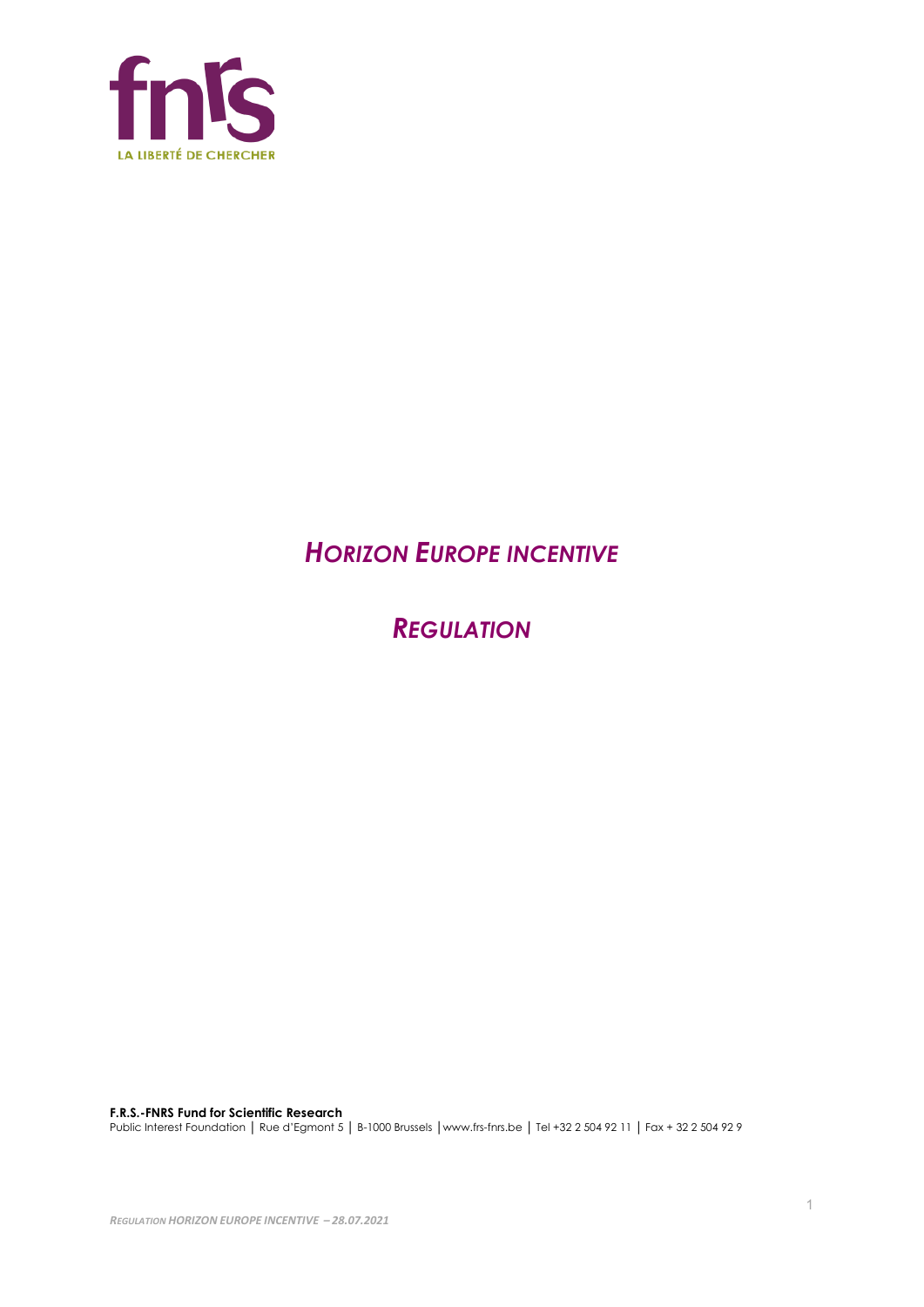

#### **Introduction**

Since 2006, the F.R.S.-FNRS has encouraged and supported the development of European projects by granting subsidies.

This regulation implements the decisions of the F.R.S.-FNRS board of trustees of 27 April 2021 and sets out conditions for granting incentives for the duration of the ninth European Union Framework Programme for Research and Innovation, Horizon Europe. It applies throughout the duration of Horizon Europe (2021-2027), subject to amendment by the board of trustees.

### **Article 1 – Objective of the incentive**

The objective of the incentive is to encourage and support the preparation of Horizon Europe proposals by researchers from universities in the French-speaking Community of Belgium. It forms part of the mission of the F.R.S.-FNRS, which is to promote European research and innovation programmes for researchers that involve the French-speaking Community, while also supporting researchers so they are able to participate in these programmes, in addition to the

## **Article 2 – Beneficiaries (eligibility of the researcher)**

services offered by the NCP-FNRS [\(http://www.ncp.fnrs.be\)](http://www.ncp.fnrs.be/).

- a) The following persons can benefit from this incentive and submit an application:
	- Research associates, senior research associates and research directors of F.R.S.-FNRS who hold effectively this fellowship;
	- Permanently appointed members of the scientific personnel and permanently appointed members of the academic personnel at a university in the French-speaking Community of Belgium (Annexe 1). Members of the academic personnel with probationary posts are also eligible;
	- Researchers who submit an ERC Starting Grant (ERC StG), ERC Consolidator Grant (ERC CoG), ERC Advanced Grant (ERC AdG) or ERC Synergy Grant (ERC SyG) proposal with a university institution in the French-Speaking Community of Belgium as the Host Institution.
- b) The following persons can also benefit from this incentive:
	- Researchers who submit a Marie Skłodowska Curie (MSCA Postdoctoral Fellowship) postdoctoral fellowship application to a university institution in the French-speaking Community of Belgium, with the university as the Host Organisation. In this case, the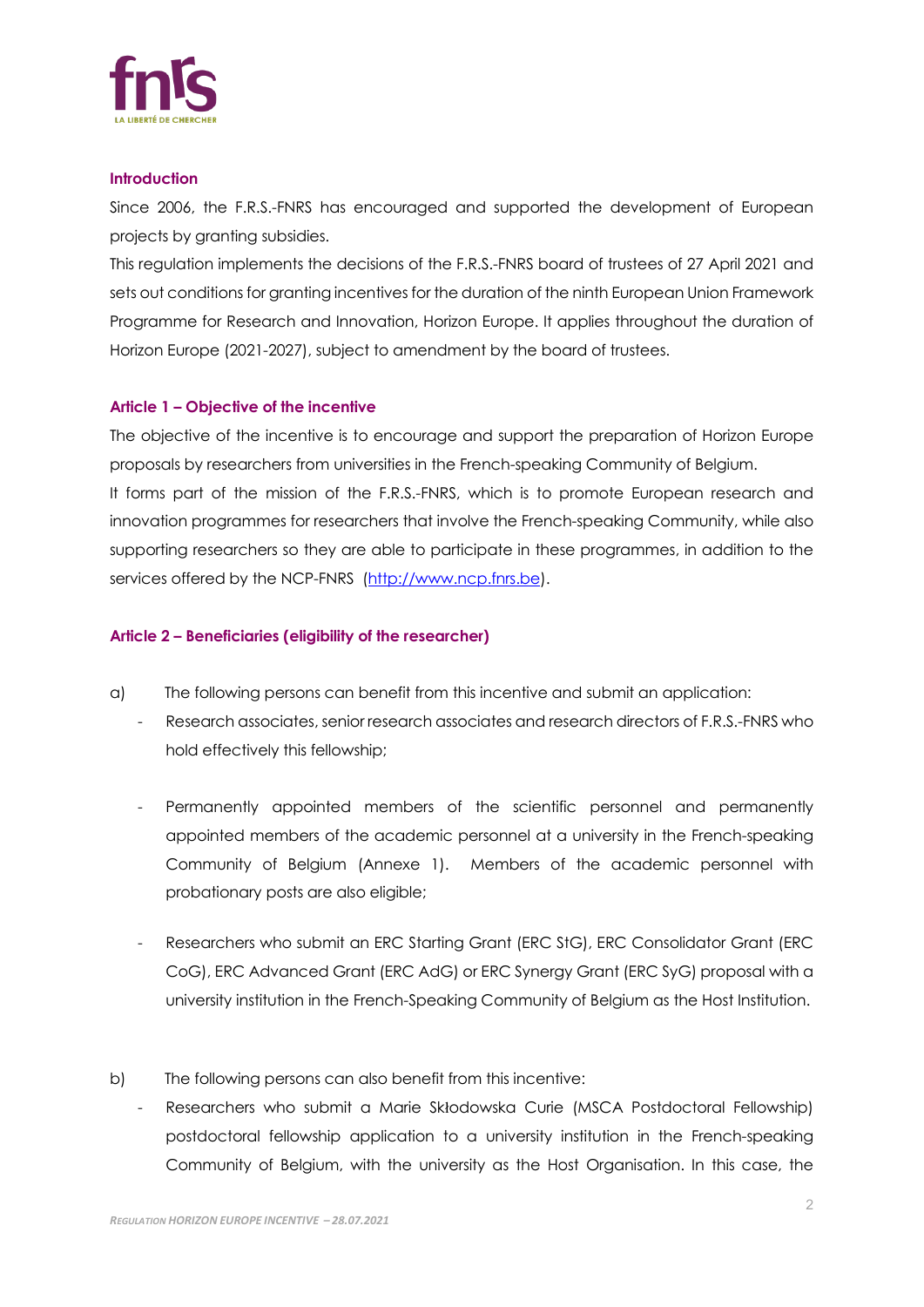

incentive application must be submitted to the F.R.S.-FNRS by the supervisor who is mentioned in the proposal and fulfils the conditions specified in a) paragraph 1 or 2 (above).

The official beneficiary of the incentive is the host university of the applicant.

## **Article 3 – Scope of application (eligibility of the proposal)**

The researcher can benefit from the payment of a fixed sum for the preparation of any project that meets all of the following criteria:

The proposal is submitted using the electronic submission system of the Funding & Tenders Portal of the European Commission (EC) in response to a call for proposals from the Horizon Europe framework programme;

The type of proposal falls into one of the following categories:

- Pillar I European Research Council (ERC): ERC Starting Grant, ERC Consolidator Grant, ERC Advanced Grant, ERC Synergy Grant, as the principal investigator and with the university institution in the French-Speaking Community of Belgium as the Host Institution;
- Pillar I Marie Skłodowska-Curie Actions (MSCA): MSCA Postdoctoral Fellowship, MSCA Doctoral Network, MSCA Staff Exchange;
- Pillar I Research infrastructures: research and innovation actions (RIA), innovation action (IA), coordination and support action (CSA);
- Pillar II Cluster "Culture, Creativity and Inclusive Society": RIA, IA, CSA;
- Part "Widening participation and strengthening the European Research Area": RIA, IA, CSA;
- The researcher (as mentioned in 2 a) or 2b) above) is named in Section A of the proposal (Person in charge of the proposal / Researcher / Principal Investigator);

The proposal is recognised as eligible by the  $EC<sup>1</sup>$  $EC<sup>1</sup>$  $EC<sup>1</sup>$ ;

<span id="page-2-0"></span> $1$  The F.R.S.-FNRS reserves the right to request reimbursement of an incentive granted for a proposal that is declared ineligible.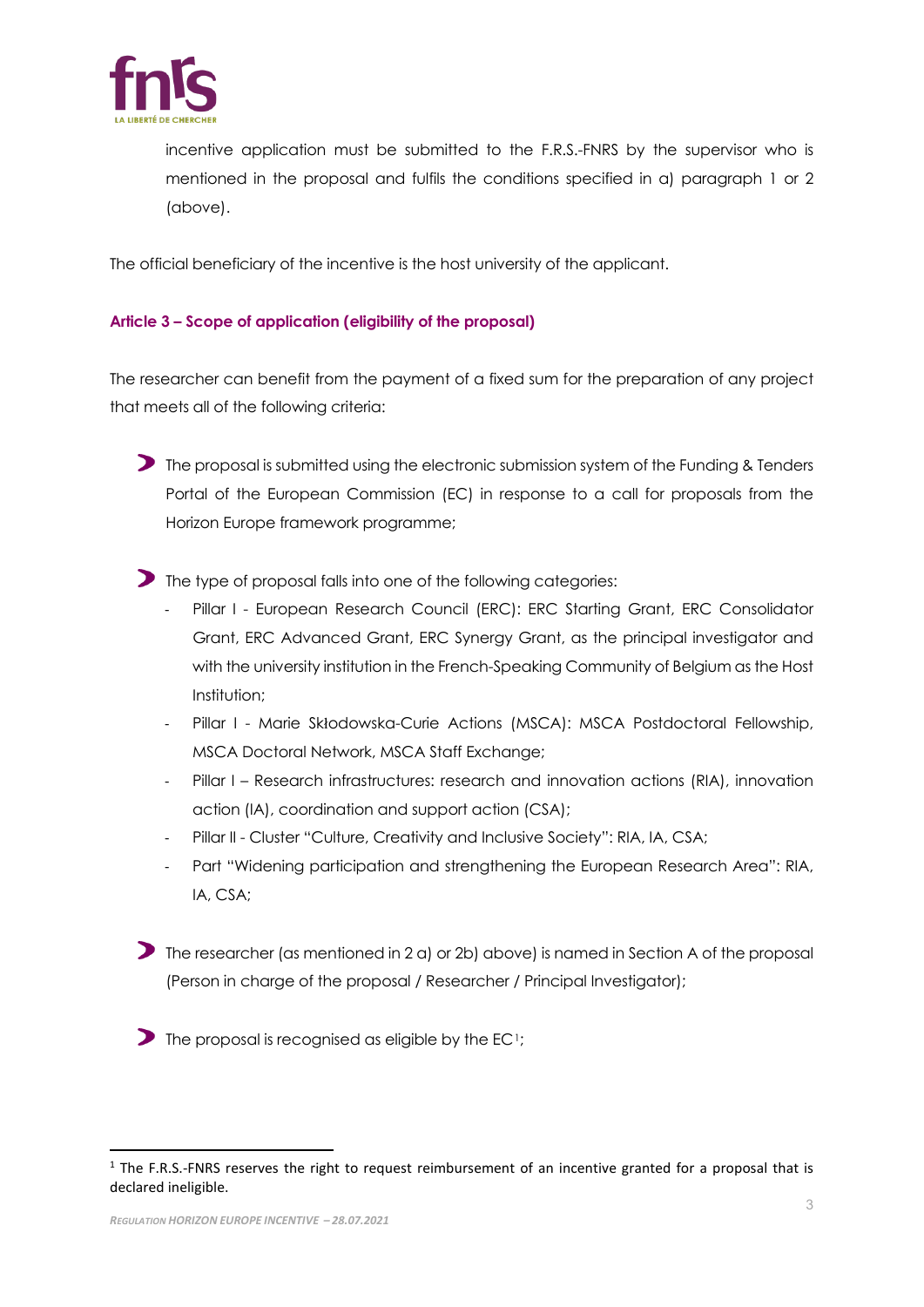

**If it is an MSCA Postdoctoral Fellowship application, the proposal obtained a minimum** score of 85%;

If it is an ERC Starting Grant, ERC Consolidator Grant or ERC Advanced Grant application, the proposal is accepted at Step 2; if it is an ERC Synergy Grant application, it is accepted at Step 3.

### **Article 4 – Non-accumulation**

- a) For the same proposal (same proposal reference number), only one F.R.S.-FNRS incentive application can be submitted per institution[2,](#page-3-0) except for ERC Synergy Grant proposals (a maximum of one incentive application per Principal Investigator).
- b) For the same call (same identification and closing date), only one incentive application can be submitted per beneficiary researcher.
- c) If the same project is submitted and evaluated by the EC in two stages, the researcher can only benefit from one incentive.

## **Article 5 - Amounts**

The following amounts are granted:

- MSCA Postdoctoral Fellowship: 500 €;
- ERC Starting, ERC Consolidator, ERC Advanced Grant (Principal Investigator): 2000 €;
- ERC Synergy Grant (Principal Investigator and corresponding Principal Investigator): 5000 €;
- Partner in a MSCA Doctoral Network, MSCA Staff Exchange, Research and Innovation Action (RIA), Innovation Action (IA) or Coordination and Support Action (CSA): 1000 €;

- If the researchers come from different universities, each researcher must submit his own incentive application to the F.R.S.-FNRS;
- If the researchers come from the same university (but from different research bodies), they can only complete one application, as it would be for the same beneficiary institution.

<span id="page-3-0"></span> $2$  This means that, for the same submitted project, which involves several researchers from the French-speaking Community of Belgium: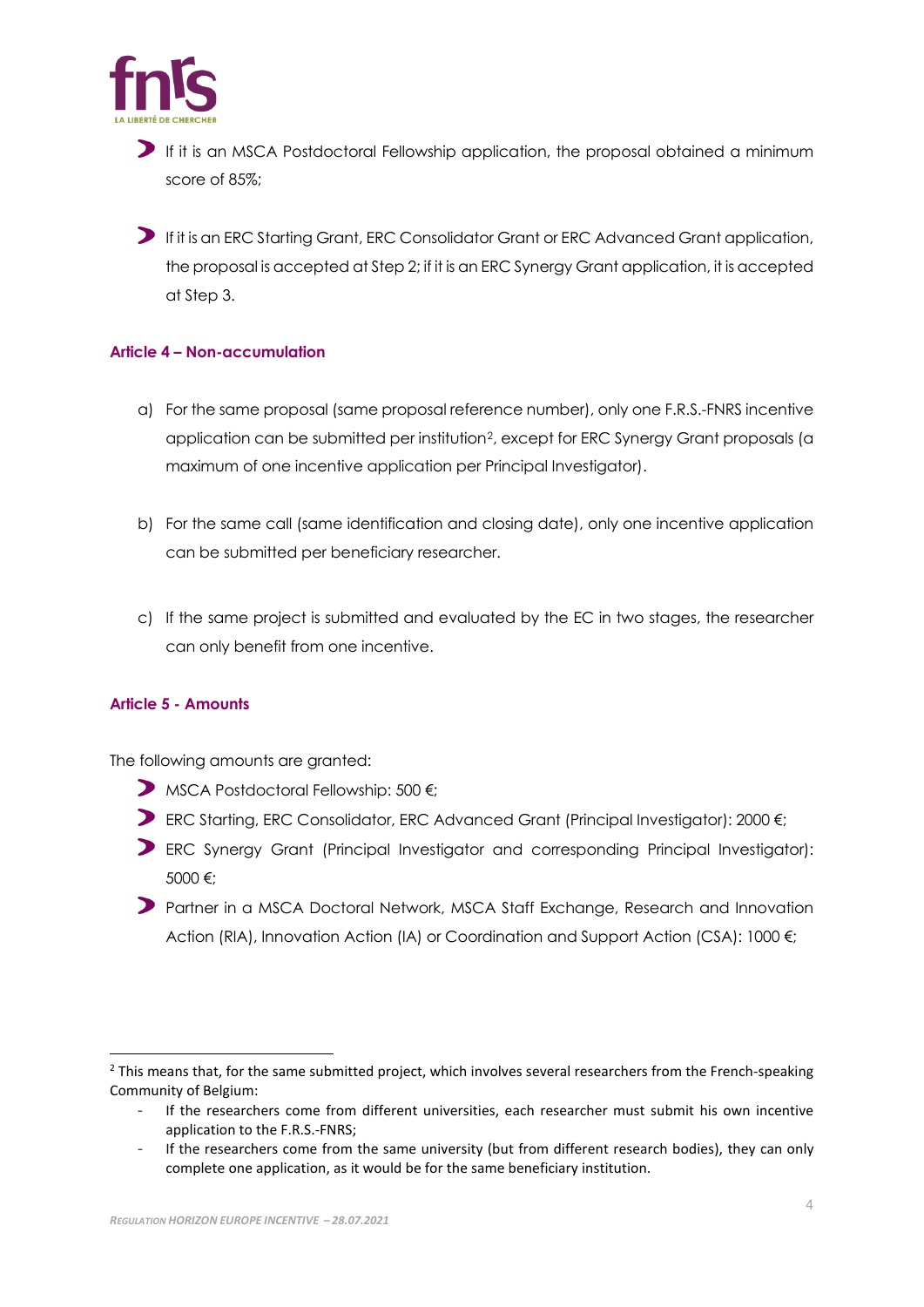

Coordinator of a MSCA Doctoral Network, MSCA Staff Exchange, Research and Innovation Action (RIA), Innovation Action (IA) or Coordination and Support Action (CSA): 10,000 €.

### **Article 6 – Conditions for applications and administrative procedure**

- a) The incentive application must be submitted to the F.R.S.-FNRS after the closing date for the Horizon Europe call for proposals:
	- generally, within 2 months of this closing date;
	- or, for ERC proposals only, within 2 months of first receiving notification that the application has progressed to interview stage (Step 2 for ERC Starting, Consolidator or Advanced Grants – Step 3 for ERC Synergy Grants);
	- or, for MSCA Postdoctoral Fellowships only, within 2 months of receiving the evaluation results.
- b) The application is submitted using the form available online on the e-space electronic platform of the F.R.S.-FNRS, which is accessible at the address[: https://e-space.frs-fnrs.be,](https://e-space.frs-fnrs.be/) by the researcher identified in the Horizon Europe proposal OR by the supervisor of the researcher, for Marie Skłodowska-Curie postdoctoral fellowship candidates. The following must be attached to the application:
	- The proposal, as it was submitted via the Electronic Submission Service, including the electronic acknowledgement of receipt (PDF file to be attached to the online form);
	- The letter or e-mail notifying candidates that they have passed to Step 2 (for ERC Starting, Consolidator or Advanced Grant candidates) or Step 3 (for ERC Synergy Grant candidates) (PDF file to be attached to the online form);
	- The letter or e-mail informing candidates of the evaluation results, which mentions the percentage obtained, for Marie Skłodowska-Curie Postdoctoral Fellowships (PDF file to be attached to the online form).

The incentive application must be complete when it is submitted and no further documents will be accepted after this time.

c) The F.R.S.-FNRS checks that the application is eligible. If the application is eligible, it sends an award letter to the researcher and a copy to the finance department of his institution.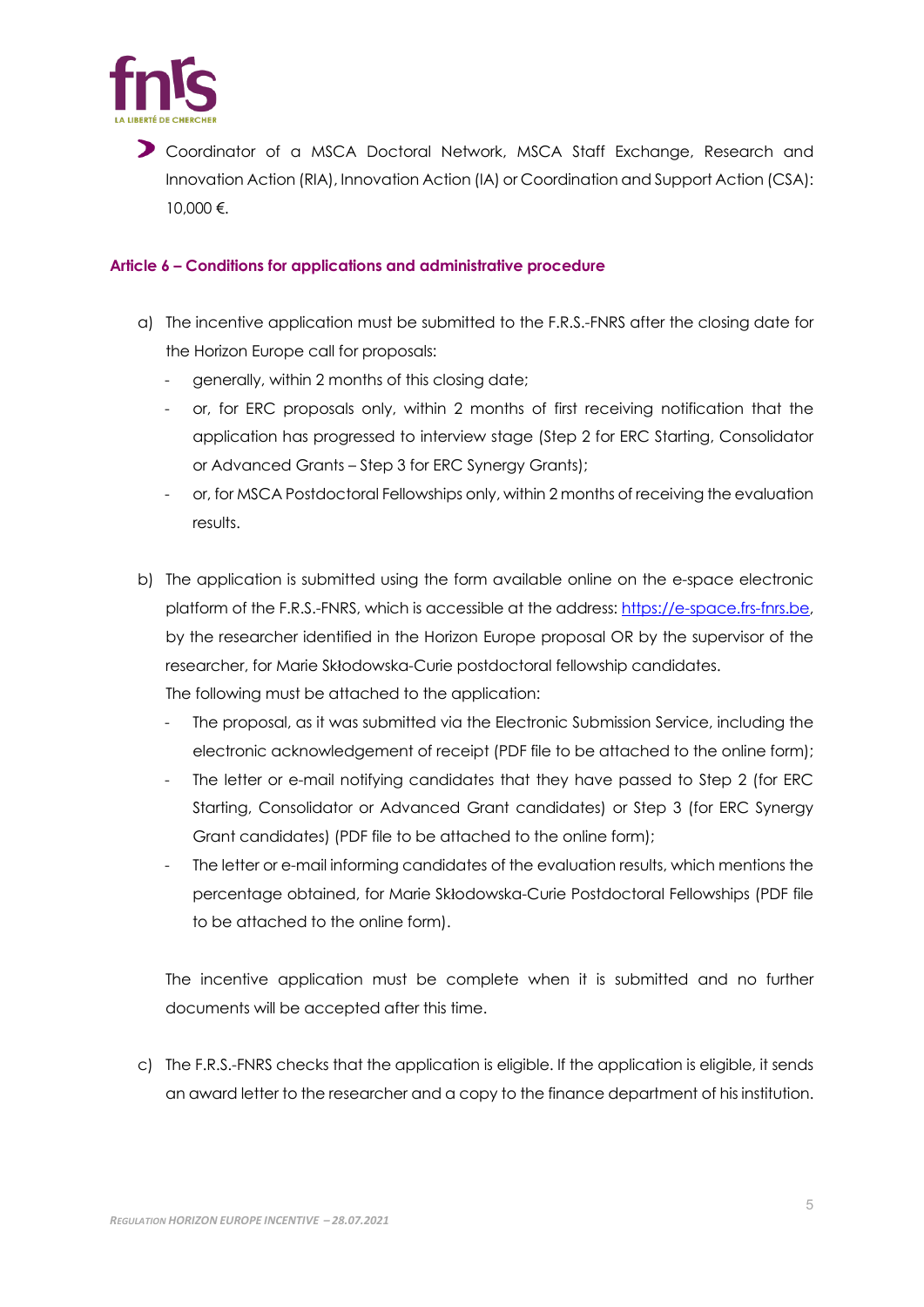

d) After receiving the award letter, the finance department of the institution sends a declaration of claim to the finance department of the F.R.S.-FNRS. The incentive will be paid to the institution on the basis of this declaration of claim.